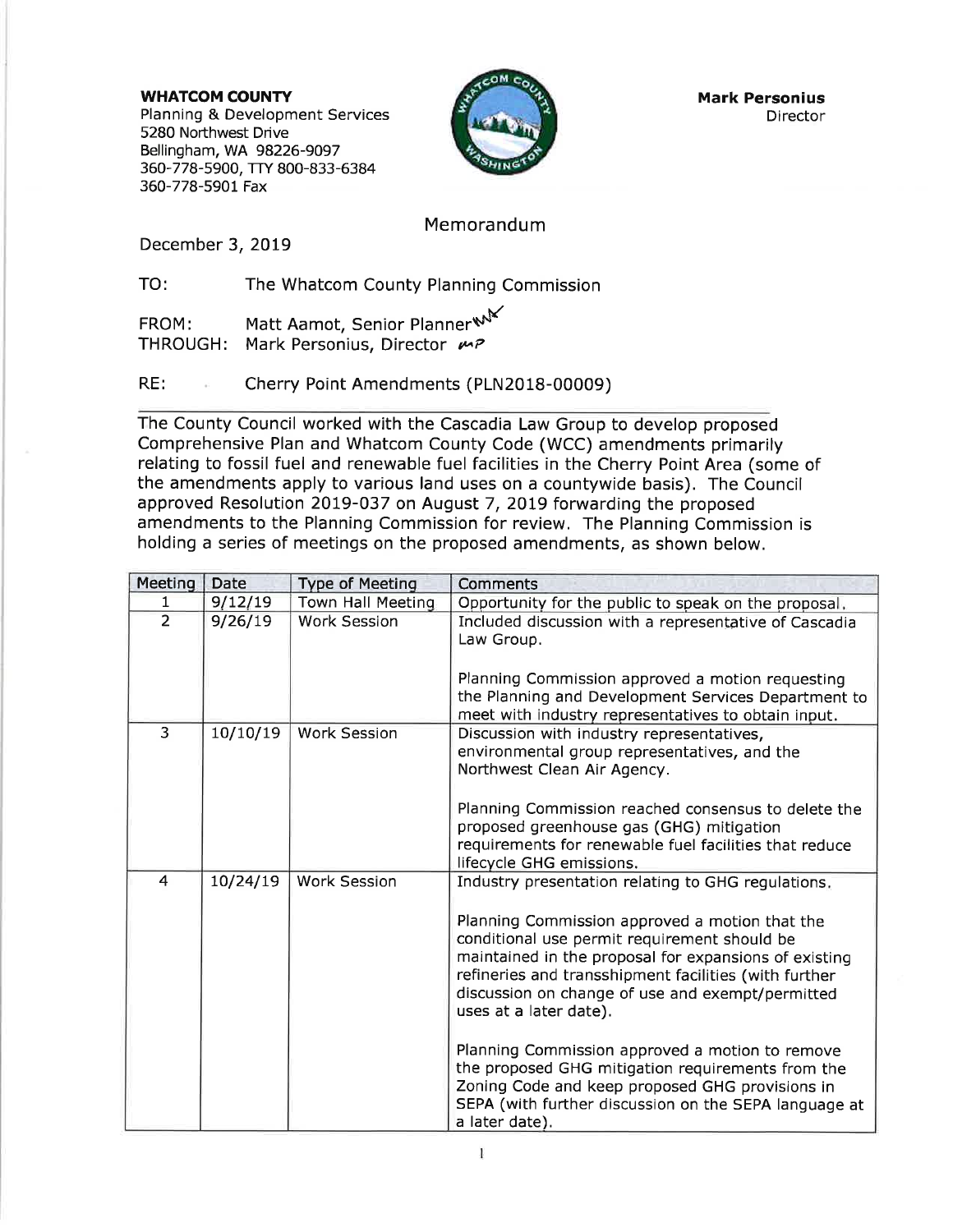| 11/14/19 | <b>Work Session</b> | Industry presentation relating to insurance.                                                                                                                                                                                                                     |
|----------|---------------------|------------------------------------------------------------------------------------------------------------------------------------------------------------------------------------------------------------------------------------------------------------------|
|          |                     | Planning Commission approved a motion to insert the<br>following language in proposed WCC 22.05.125:<br>"Permit applicant to provide proof of insurance naming<br>Whatcom County as additional insured." The<br>remainder of the insurance language was deleted. |
|          |                     | Planning Commission approved a motion to retain the<br>term "expansion" of existing refineries and<br>transshipment facilities in the conditional use section<br>and other sections of the code.                                                                 |
| /12/19   | Work Session        |                                                                                                                                                                                                                                                                  |

At the November 14, 2019 meeting, the Planning Commission asked the Planning and Development Services Department to develop alternatives for expansion and change of use language. At the December 12, 2019 work session, we would like discuss the information and alternatives set forth below.

# **1. "Expansions"**

The Council proposal requires a conditional use permit for "expansion" of existing fossil fuel refineries, fossil fuel transshipment facilities, renewable fuel refineries, and renewable fuel transshipment facilities (proposed WCC 20.68.153 and .159). The Council proposal also uses the term "expansion" in other provisions, including the SEPA provisions (proposed WCC 16.08.090). However, "expansion" is not defined.

At the November 14, 2019 meeting, the Planning Commission approved a motion to retain the term "expansion" of existing refineries and transshipment facilities in the conditional use section and other sections of the code (and not use the term "improvement" as suggested by staff).

The Commission discussed limiting conditional use permits to fossil fuel refinery and transshipment expansions, which are defined as projects that create net facility greenhouse gas (GHG) emission increases above a GHG project threshold (which is a number that would be defined later). However, the Commission did not act on this concept at the meeting. The Planning Commission asked staff to develop alternative language for expansions. Several alternatives are set forth below.

#### *Alternative A (GHG Threshold: 25K or 75K)*

Add the following language to the "Definitions" section of the Whatcom County Zoning Code (WCC 20.97):

"Expansion" of existing fossil fuel or renewable fuel refineries or transshipment facilities means proposed development that generates a net increase of  $[25,000$  or 75,000] metric tons or more of carbon dioxide equivalent per year. The metric tons are calculated based upon carbon dioxide equivalent generated solely from the proposed development itself, and not from existing facilities that may be related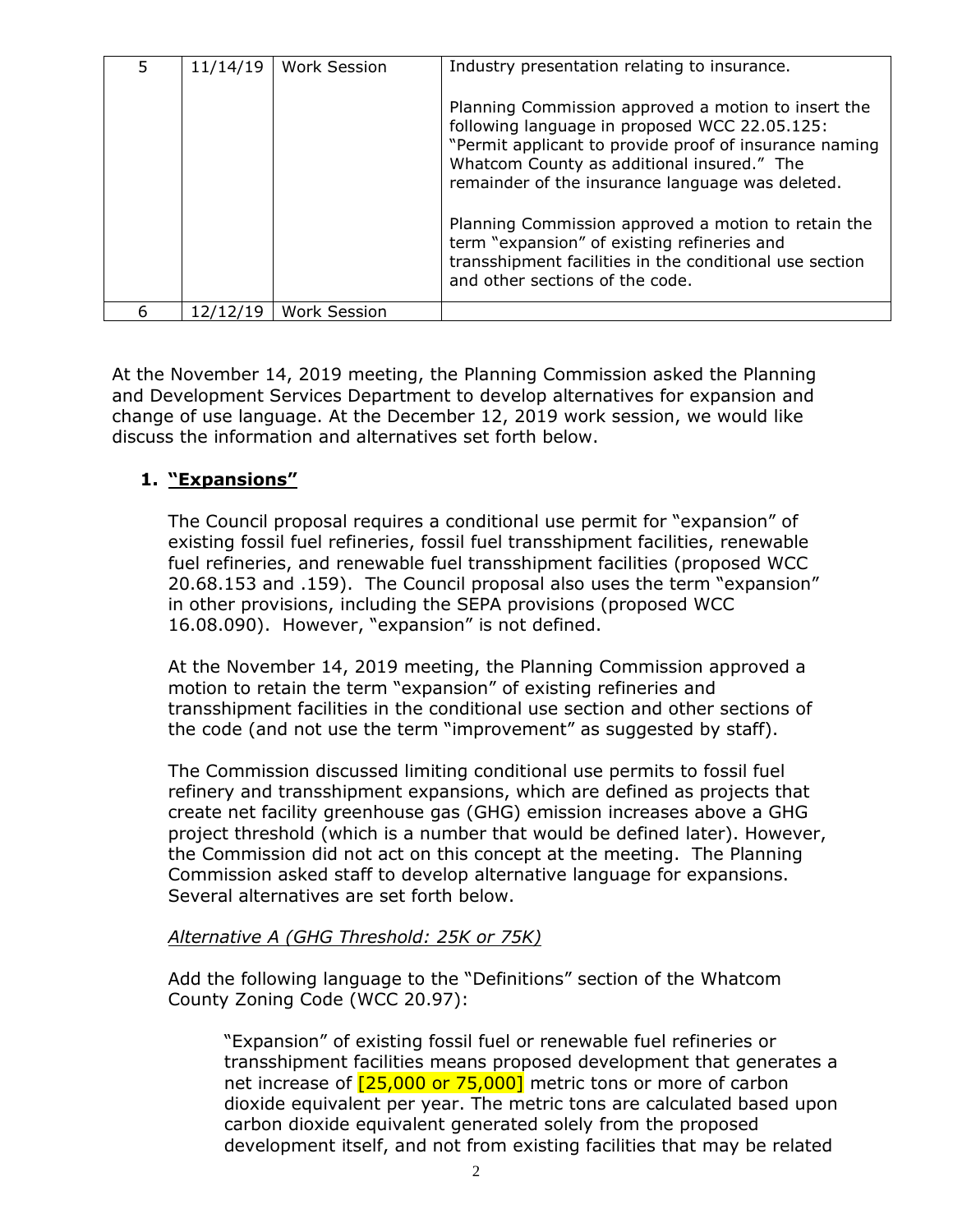to the proposed development. Expansion does not include routine maintenance and repair, replacement of existing equipment, safety upgrades, heating systems, cooling systems, or accessory uses.

*Rationale for 25K Threshold:* The Northwest Clean Air Agency (NWCAA) letter of September 25, 2019 summarizes past NWCAA regulation of GHG emissions as follows:

. . . Historically, if the amount of GHG emissions have been between 75K tons and 25K tons per year, NWCAA has required mitigation for GHG emissions relying on its SEPA authority – implemented and enforced through a NWCAA issued permit. If the amount of GHG emissions is less than 25K tons, the NWCAA has not historically required mitigation under its SEPA authority. . . (p. 1).

*Rationale for 75K Threshold:* The NWCAA letter of September 25, 2019 summarizes State Department of Ecology regulation of GHG emissions as follows:

. . . Ecology regulates GHG emissions when a project triggers the requirement for a Prevention of Significant Deterioration permit for another regulated air pollutant and the GHG emissions exceed 75K tons per year. WAC 173-400-110(5)(b). In such instances, Ecology establishes the Best Available Control Technology (BACT) for the GHG emissions. . . (p. 1).

In summary, the proposal could define an "expansion" as new development emitting more carbon dioxide equivalent than established in a threshold (e.g. 25,000, or 75,000 tons/year). However, as drafted, expansions would not include routine maintenance and repair, replacement of existing equipment, etc. regardless of the GHGs produced. Therefore, such improvements would not require a conditional use permit even if they exceeded the GHG threshold.

#### *Challenges/Issues:*

- As previously mentioned, the Planning Commission approved a motion on October 24, 2019 to remove the proposed GHG mitigation requirements from the Zoning Code and keep proposed GHG provisions in SEPA (with further discussion on the SEPA language at a later date). Alternative A would re-insert GHG issues into the Zoning Code.
- This approach would require the Planning Commission and, ultimately, the County Council, to define the GHG threshold for proposed development that is permitted outright and proposed development that requires a conditional use permit.
- Alternative A would also present difficulties from an administrative perspective. The Planning and Development Services Department does not have expertise in GHG models or analysis. In the SEPA review process, the County can consult with other agencies with expertise (WAC 197-11-335, .502, .570). However, there is no legal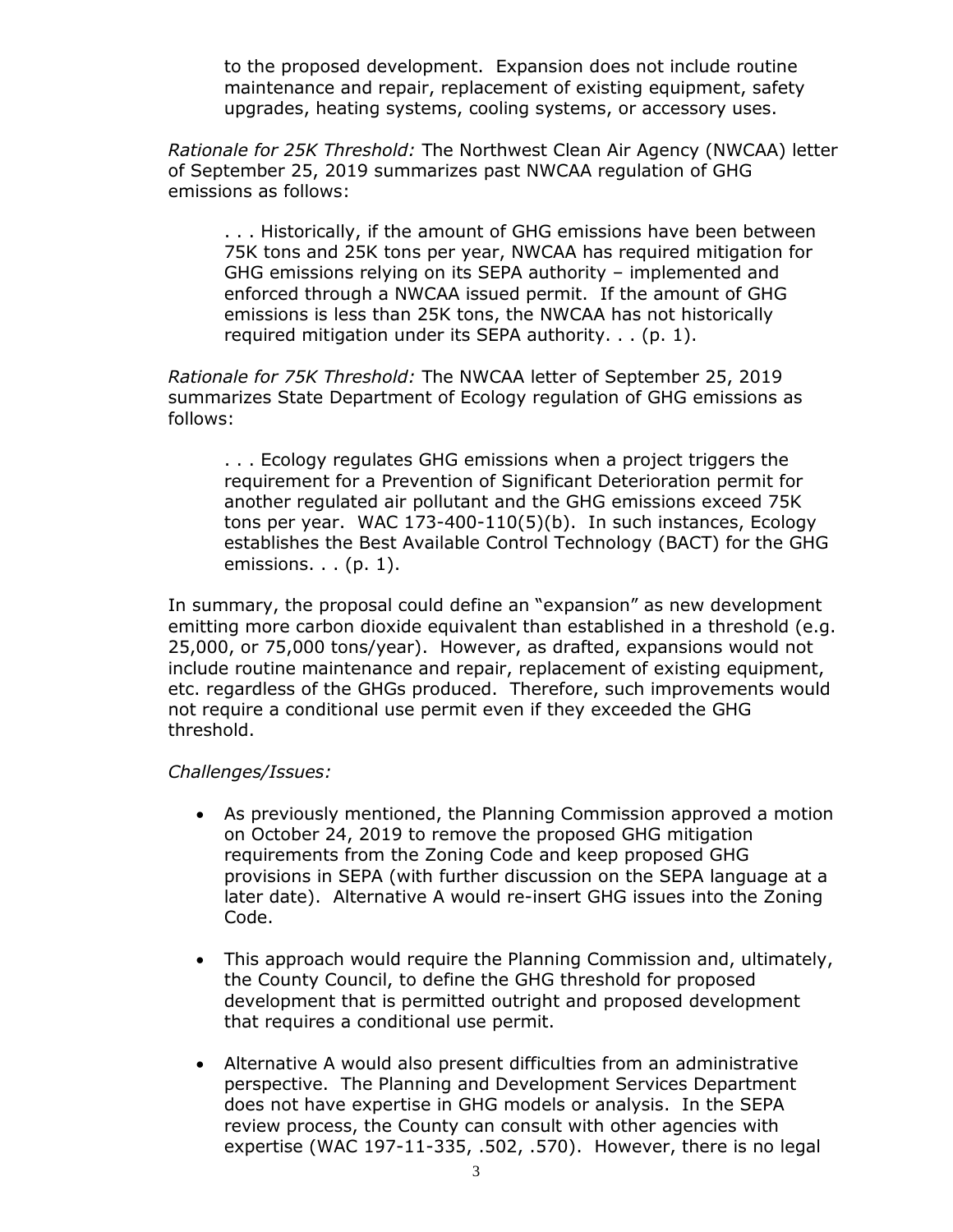requirement that an agency with expertise must assist a local government in determining the permitting path for a given project. Therefore, the County may need to hire a third party to review the proposal at the pre-application stage (this scenario may result in a modification of the fee schedule to cover third party review costs).

- There are inherent questions when modelling GHG emissions, including: Is modelling required for maximum operation of the facility (full capacity, 24 hours a day, 7 days a week) or some other level?
- Finally, the GHG threshold approach would be one-dimensional as it would only require a conditional use permit when modeled GHG emissions reach a certain level. It would not require a conditional use permit (which includes public notice, a public hearing, and hearing examiner decision), if GHGs are below the established level.

#### *Alternative B (Staff Recommendation)*

Staff is proposing an alternative that would specifically define the permitted uses in the Heavy Impact industrial zone (new WCC 20.68.068) to include the following:

- (1) Accessory buildings.
- (2) Office space.
- (3) Parking lots.
- (4) Radio communications facilities.
- (5) Security buildings, fire stations, and operation centers.
- (6) Storage buildings.
- (7) Routine maintenance and repair.
- (8) Environmental improvements and other projects, excluding storage tanks, that are required on the subject site by federal, state, regional, or local regulations.
- (9) Road widening projects.
- (10) Temporary trailers.
- (11) Heating and cooling systems.
- (12) Cable installation.
- (13) Information technology improvements.
- (14) Continuous emissions monitoring systems or analyzer shelters.
- (15) Wastewater and stormwater treatment facilities.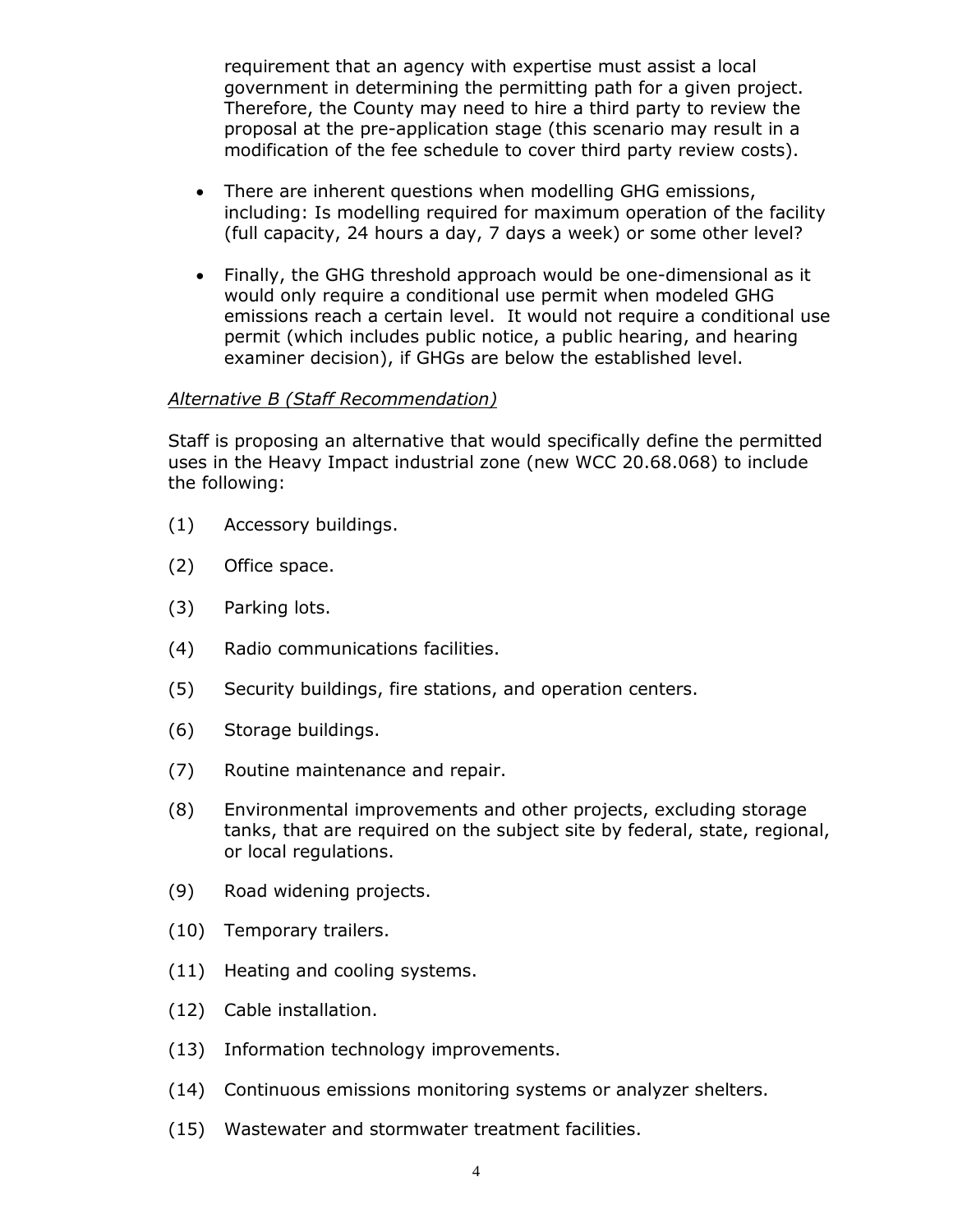- (16) Replacement of existing equipment.
- (17) Safety upgrades.
- (18) Storage tanks less than **???** gallons.
- (19) Other similar structures or activities.

The proposal would require a conditional use permit for "expansions" of refineries or transshipment facilities that are not covered in the list of permitted uses.

*Rationale:* This alternative would allow routine maintenance and repair, replacement of existing equipment, safety upgrades, and other minor to midsize projects as permitted outright uses. It would require a conditional use for more substantial projects, including tanks over a certain size (to be determined). From an administrative perspective, this alternative would provide relatively clear code language relating to whether proposed development is permitted outright or requires a conditional use permit.

#### *Challenges/Issues:*

- As with many zoning provisions, there could be differences in interpreting various uses that are permitted outright. However, the language is relatively straightforward and there is an appeal process where an applicant may appeal zoning interpretations made by Planning and Development Services to the Hearing Examiner (WCC 22.05.020 and .160).
- This approach would require the Planning Commission and, ultimately, the County Council, to define the size of tanks that are permitted outright and the size of tanks that require a conditional use permit. It should be noted that, on industrial lands, SEPA review is not required for the installation of tanks with a total capacity of 60,000 gallons or less (WAC 197-11-800(2)(h)), except when a "license governing emissions to air" is required (e.g. a permit from NWCAA or State Department of Ecology).

# **2. Change of Use Provisions**

The Council proposal includes two new "Change of Use" provisions in the Cherry Point Industrial District, as follows:

# 20.74.110 Change of Use

A change of use occurs when the occupancy of a building or a site use changes from one use to another in whole or in part. A change of use permit is required to document a change of use, even where no alterations are planned or required by the code. This shall be processed as a Type I permit in Chapter 22.05 WCC. The new use shall ensure:

(1) Applicable building and construction codes are met per Title 15;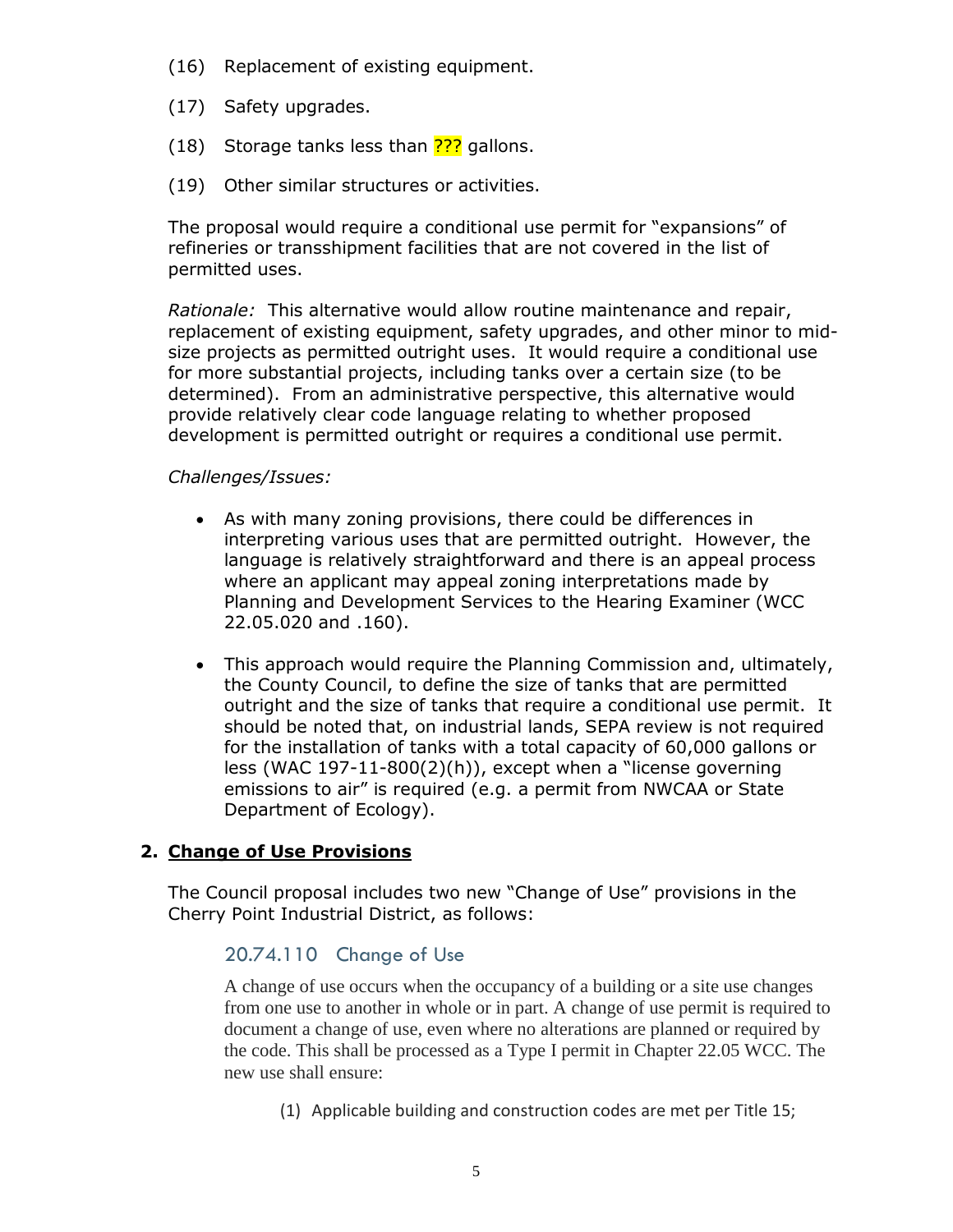(2) Consistency with the requirements of the CP Industrial District, Chapter 20.74, and base zone; and

(3) Transportation concurrency requirements are met per Chapter 20.78.

# 20.74.115 Change of Use of Renewable Fuels Facilities.

A change of use of a Renewable Fuel Refinery or Renewable Fuel Transshipment Facilities to a fossil fuel facility inside the boundary of an existing legal fossil fuel refinery requires a conditional use permit subject to WCC 20.68.153. Other changes of use from Renewable Fuel Refinery or Renewable Fuel Transshipment Facilities to fossil fuel facilities are prohibited.

Some of the public comment letters have expressed concern about changing an existing transshipment facility associated with a refinery to a crude oil shipping facility. This concern has arisen because, in December 2015, the US Congress lifted a ban on exporting most crude oil. The export ban had been in place since 1975. In any event, there are several ways the zoning provisions of proposed WCC 20.74.110 could be interpreted for this scenario:

- It could be considered a "new fossil fuel transshipment facility" that is prohibited under proposed WCC 20.68.205.
- It could be considered an "expansion" of an existing transshipment facility that requires a conditional use permit under proposed WCC 20.68.153. A conditional use permit is a Type III permit that requires a hearing examiner decision with public notice and a public hearing (WCC 22.05.020).
- It could be simply considered a "change of use" that requires only a Type I permit, administratively approved by staff with no public notice or hearing (WCC 22.05.020).

The "change of use" zoning provisions would be unique to the Cherry Point area, as such provisions do not exist in other zoning districts. In other zoning districts, when a change of use is proposed, staff would review the zoning regulations to determine if the new use is a permitted use, an accessory use, allowed as an administrative approval use, allowed with a conditional use permit, or prohibited. The proposed change of use provisions, as currently written, would create an added degree of uncertainty over how the regulations would be applied to the Cherry Point area.

Several alternatives are presented below. Staff would note that additional review by legal counsel may be appropriate to clarify the change of use language and address potential legal issues regarding the extent to which the County may regulate exports.

# *Alternative A (Change of Use Permit Only When No Other Permits Required)*

Staff originally suggested modifying proposed WCC 20.74.110 as follows: ". . . A change of use permit is required to document a change of use, if no other County project permits are required . . ." (Exhibit C, p. 26).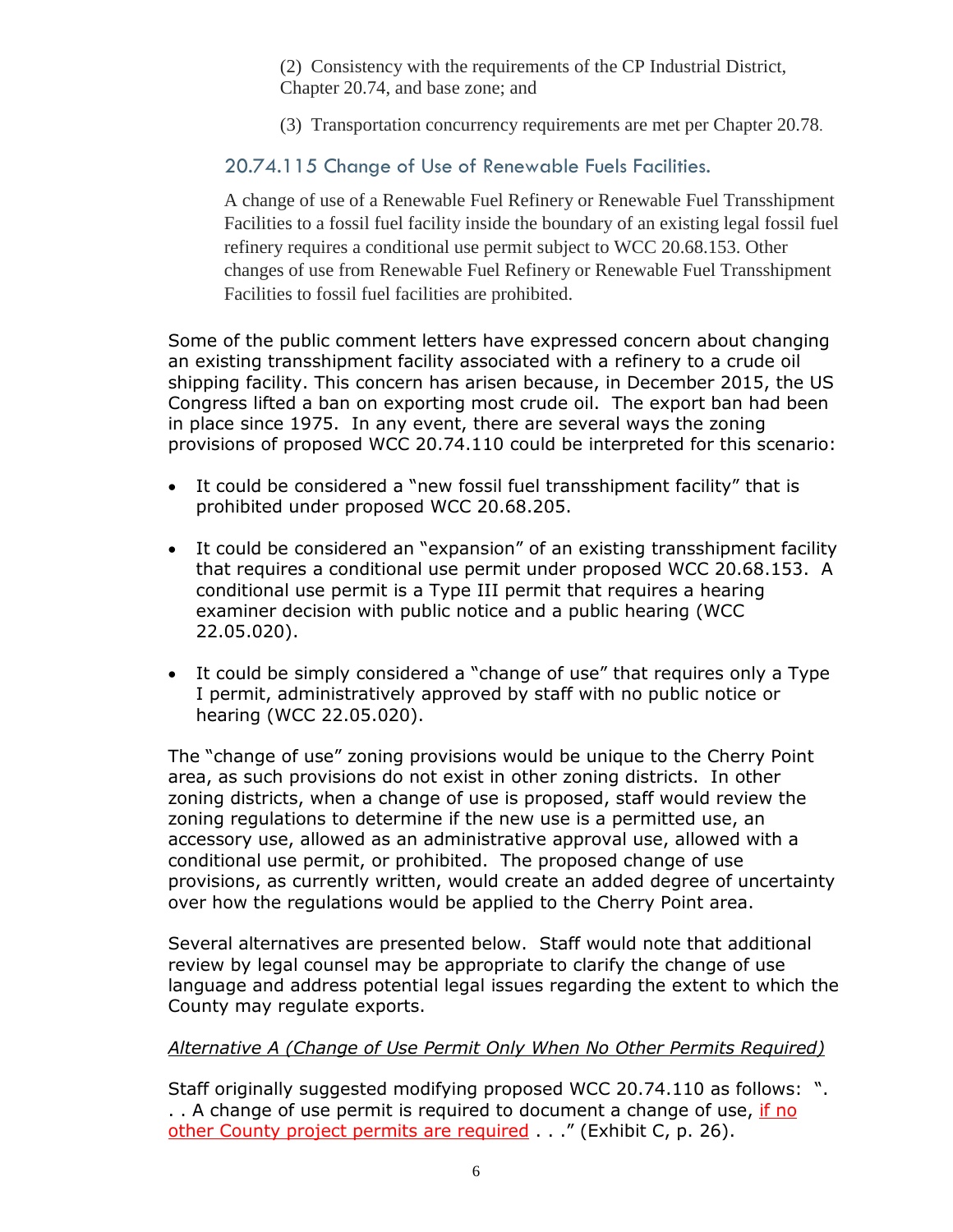*Rationale:* This modification would streamline the process and clarify that a Type I "change of use permit" would only be required if no other County permit is needed that documents the change of use.

# *Challenges/Issues:*

- In a hypothetical example, if an existing refinery currently shipped out 2% of the crude oil it receives, would it be a change of use to increase this to 10%, 25%, or 51%?
- Would the County even be aware that such a transition is happening, if no construction permits were required?

# *Alternative B (RE Sources Proposal)*

The organization RE Sources for Sustainable Communities submitted the following language proposal (underlining and strikethroughs added to show differences from Council's proposal):

A change of use occurs when a facility is altering its primary operational purpose, deviating from what was described in the original permit and SEPA applications, such that new foreseeable adverse impacts arise. A conditional use permit will be required for changes of use of existing structures in addition to any other required permits or constructions. the occupancy of a building or a site use changes from one use to another in whole or in part. A change of use permit is required to document a change of use, even where no alterations are planned or required by the code. This shall be processed as a Type I permit in Chapter 22.05 WCC. The new use shall ensure:

- 1. Applicable building and construction codes are met per Title 15;
- 2. Consistency with the requirements of the CP Industrial District, Chapter 20.74-and base zone; and
- 3. Transportation concurrency requirements are met per Chapter 20.78

*Rationale:* This modification is intended to further define what constitutes a change of use.

*Challenges/Issues:*

- The proposed language addresses a facility's "primary operational purpose" but does not define this term.
- The proposal indicates that a conditional use permit is required for certain changes of use. A conditional use is a Type III permit that requires notice, public hearing, and decision by the hearing examiner. However, the proposal also indicates that it will be processed as a Type I permit, which is administratively approved by staff and does not require notice or a public hearing (WCC 22.05.020).